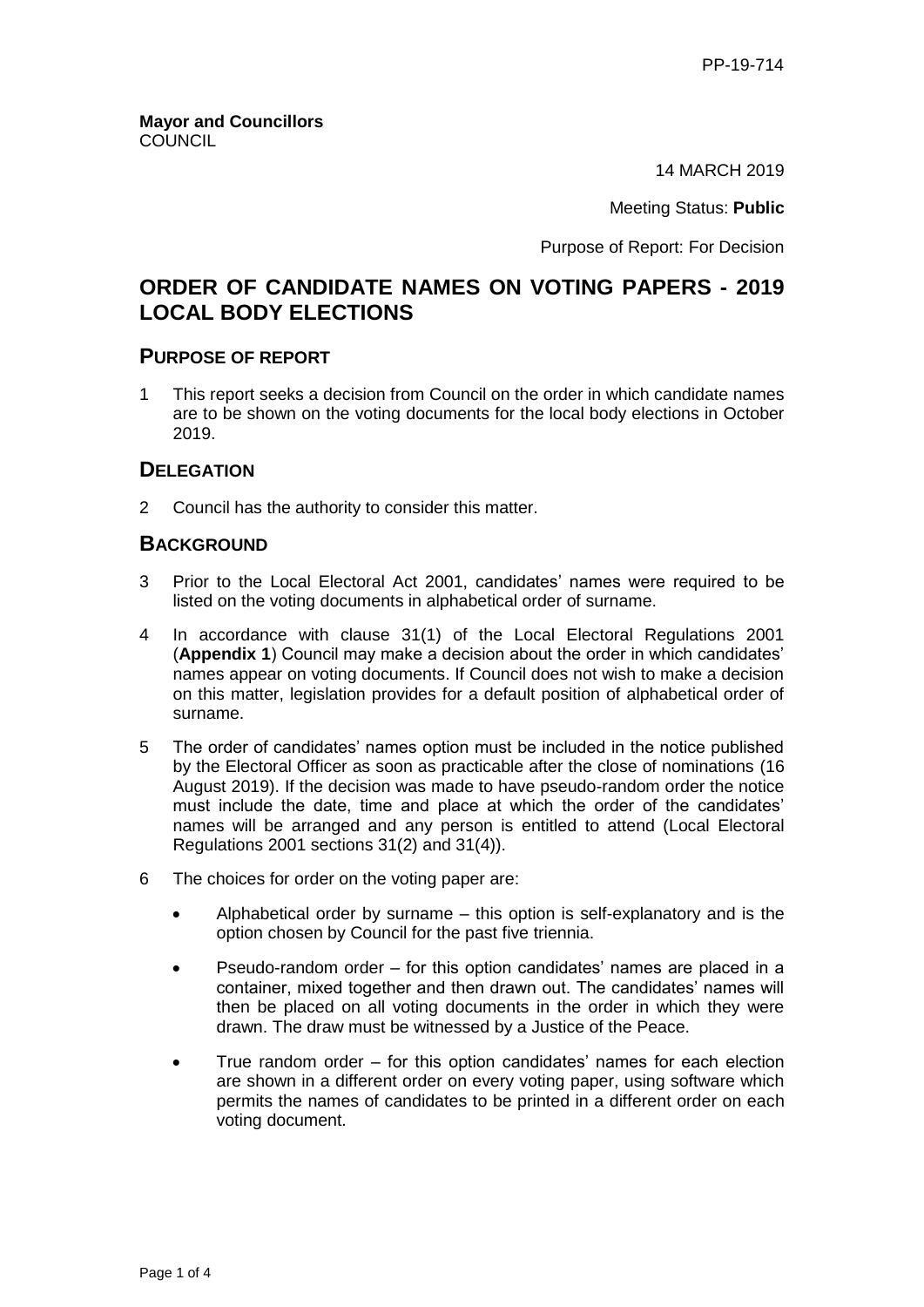## **ISSUES AND OPTIONS**

### **Issues**

- 7 The Council has traditionally used alphabetical order in the triennial local body elections.
- 8 Technological developments for the printing of ballot papers has greatly improved for the production of random order voting papers, so there is no difference in the quality of printing of alphabetical or randomised voting papers.
- 9 Out of a total number of 118 Territorial Authorities, District Health Boards and Licensing Trusts in the 2016 election, 55 used random order, 54 alphabetical and 9 pseudo-random.
- 10 Below is a table detailing the order of candidates' names for the regional councils and District Heal Boards (DHBs) for the 2016 local body elections.

| <b>Territorial authority/DHB</b>           | <b>Order of names</b> |
|--------------------------------------------|-----------------------|
|                                            | 2016                  |
| <b>Greater Wellington Regional Council</b> | Random                |
| <b>Carterton District Council</b>          | Random                |
| <b>Hutt City Council</b>                   | Random                |
| <b>Masterton District Council</b>          | Alphabetical          |
| Porirua City Council                       | Random                |
| Kapiti Coast District Council              | Alphabetical          |
| South Wairarapa District Council           | Alphabetical          |
| <b>Upper Hutt City Council</b>             | Alphabetical          |
| <b>Wellington City Council</b>             | Random                |
| Capital and Coast DHB                      | Random                |
| <b>Hutt Valley DHB</b>                     | Random                |
| Wairarapa DHB                              | Pseudo random         |

## **CONSIDERATIONS**

Policy considerations

11 There are no policy considerations.

## Legal considerations

12 There are no additional legal considerations.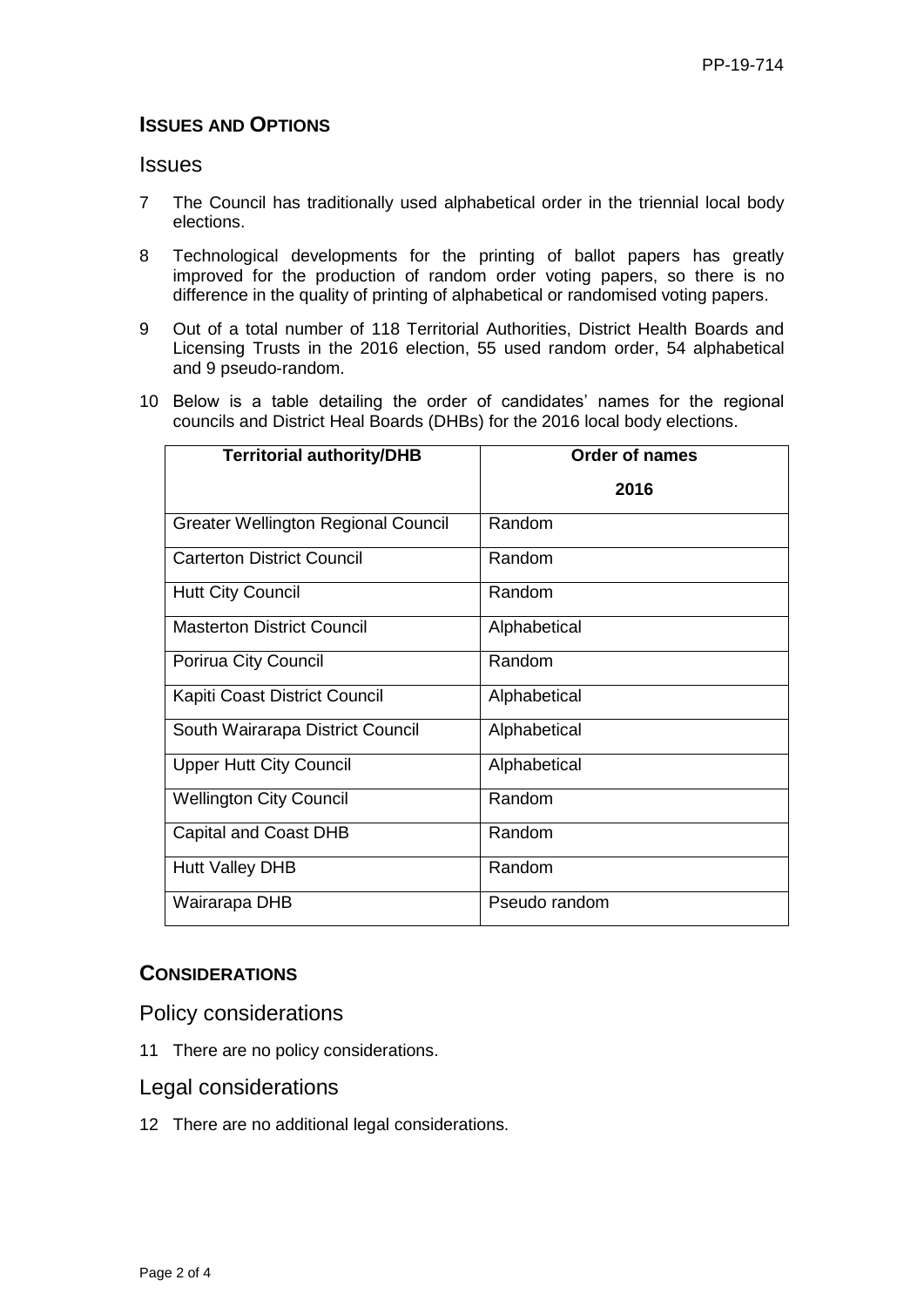## Financial considerations

13 There are no financial considerations. Should random order be chosen by Council there is sufficient funding to meet this additional cost (approximately \$1000).

## Tāngata whenua considerations

14 There are no tāngata whenua or Treaty of Waitangi considerations.

#### **SIGNIFICANCE AND ENGAGEMENT**

#### Significance policy

15 As this decision is legally mandated, and of a procedural nature it is deemed to have a low level of significance under Council policy.

#### Engagement planning

16 An engagement plan is not needed to implement this decision.

## **Publicity**

17 Apart from the statutory notice required about the decision, it will be publicised through a media release and on the Council website and Facebook page. If the decision is to depart from the alphabetical order by surname option, efforts will be made to alert voters to the fact that their voting papers will appear different.

## **RECOMMENDATIONS**

- 18 That Council resolves that the names of the candidates for the Kapiti Coast District Council elections on 8 October 2016 are to be arranged on the voting papers in:
	- a) Alphabetical order of surname, OR
	- b) Pseudo-random order, OR
	- c) True random order.

| Report prepared by                          | <b>Approved for submission</b>                         | <b>Approved for submission</b>                     |
|---------------------------------------------|--------------------------------------------------------|----------------------------------------------------|
| Leyanne Belcher                             | Janice McDougall                                       | Natasha Tod                                        |
| <b>Democracy Services</b><br><b>Manager</b> | <b>Group Manager</b><br><b>People and Partnerships</b> | <b>Group Manager</b><br><b>Regulatory Services</b> |

#### **ATTACHMENTS**

Appendix 1 – extract from Local Electoral Regulations 2001